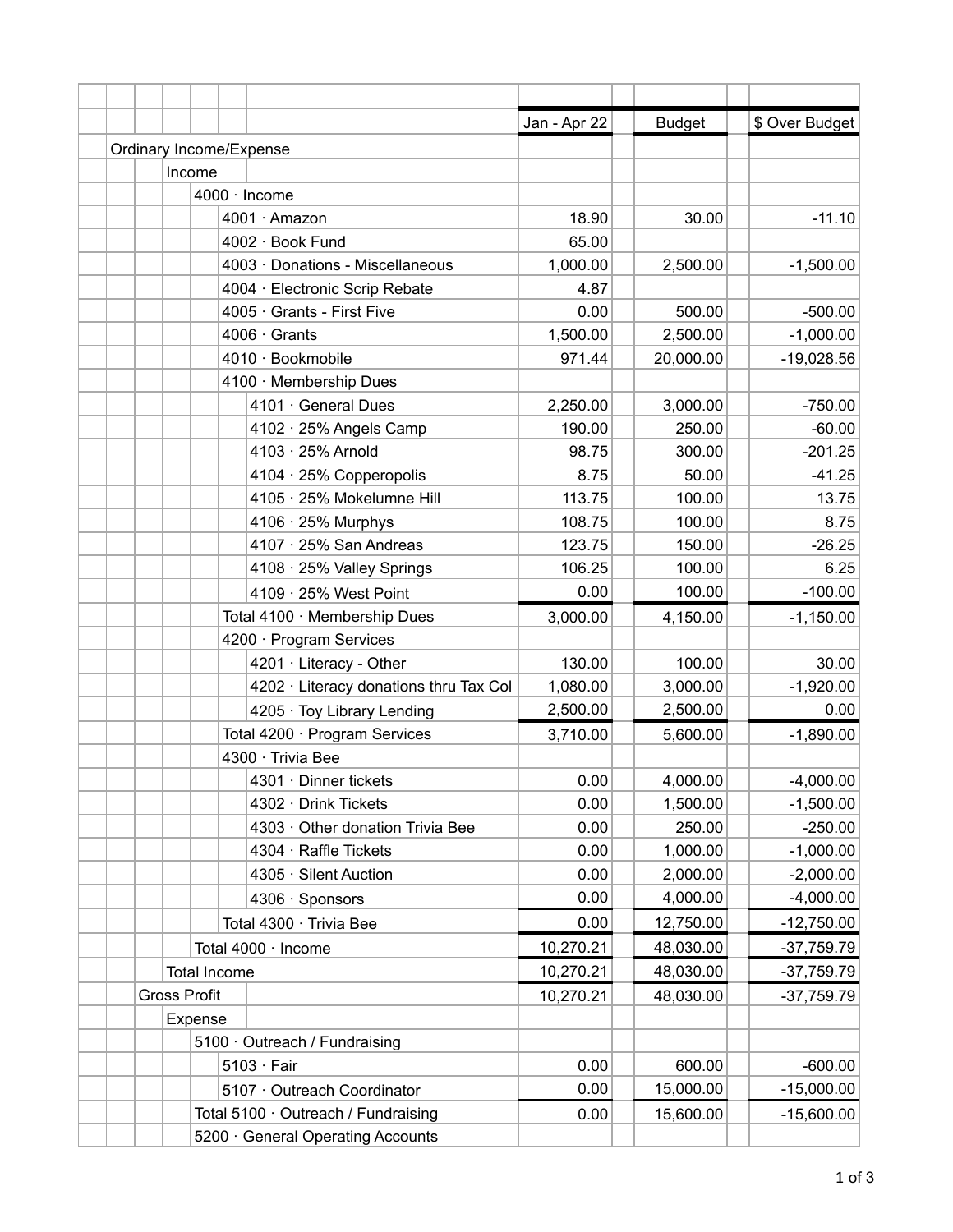|  |  | 5201 · Accounting Fees / CPA            | 0.00      | 2,500.00    | $-2,500.00$  |
|--|--|-----------------------------------------|-----------|-------------|--------------|
|  |  | 5202 · Administrative costs - Comm. Tr  | 0.00      | 25.00       | $-25.00$     |
|  |  | 5204 · Bank Service Charges             | 1.71      | 500.00      | $-498.29$    |
|  |  | 5207 · Insurance                        |           |             |              |
|  |  | Liability Insurance                     | 0.00      | 1,600.00    | $-1,600.00$  |
|  |  | State Compensation Ins.                 | $-50.00$  | 2,100.00    | $-2,150.00$  |
|  |  | Total 5207 · Insurance                  | $-50.00$  | 3,700.00    | $-3,750.00$  |
|  |  | $5209 \cdot$ Office Supplies            | 331.50    | 600.00      | $-268.50$    |
|  |  | 5210 · Postage                          | 0.00      | 300.00      | $-300.00$    |
|  |  | $5211 \cdot$ Rent                       | 1,210.00  | 1,320.00    | $-110.00$    |
|  |  | 5212 · State Filing Fee                 | 20.00     | 100.00      | $-80.00$     |
|  |  | 5213 · Website contract                 | 936.00    | 350.00      | 586.00       |
|  |  | 5215 · WP Janitor                       | 340.00    | 1,040.00    | $-700.00$    |
|  |  | 5217 · Yard Maintenance                 | 2,250.00  | 7,200.00    | $-4,950.00$  |
|  |  | 5218 · Donor Wall                       | 0.00      | 1,000.00    | $-1,000.00$  |
|  |  | 5219 · Printing and Reproduction        | 0.00      | 500.00      | $-500.00$    |
|  |  | Total 5200 · General Operating Accounts | 5,039.21  | 19,135.00   | $-14,095.79$ |
|  |  | 5300 · Branch %                         |           |             |              |
|  |  | 5301 · Angels Camp %                    | 0.00      | 250.00      | $-250.00$    |
|  |  | 5302 · Arnold %                         | 0.00      | 300.00      | $-300.00$    |
|  |  | 5303 · Copperopolis %                   | 0.00      | 50.00       | $-50.00$     |
|  |  | 5304 · Mokelumne Hill %                 | 0.00      | 100.00      | $-100.00$    |
|  |  | 5305 · Murphys %                        | 0.00      | 100.00      | $-100.00$    |
|  |  | 5306 · San Andreas %                    | 0.00      | 150.00      | $-150.00$    |
|  |  | 5307 · Valley Springs %                 | 0.00      | 100.00      | $-100.00$    |
|  |  | 5308 · West Point %                     | 0.00      | 100.00      | $-100.00$    |
|  |  | Total 5300 · Branch %                   | 0.00      | 1,150.00    | $-1,150.00$  |
|  |  | 5400 · Payroll Expenses Budgeted        |           |             |              |
|  |  | 5401 · Angels Camp                      |           |             |              |
|  |  | Angels Camp Wage Reimb.                 | $-417.94$ | 0.00        | $-417.94$    |
|  |  | 5401 · Angels Camp - Other              | 0.00      | 3,240.00    | $-3,240.00$  |
|  |  | Total 5401 · Angels Camp                | $-417.94$ | 3,240.00    | $-3,657.94$  |
|  |  | 5402 · Arnold                           |           |             |              |
|  |  | Arnold Wage Reimb.                      | 0.00      | $-3,240.00$ | 3,240.00     |
|  |  | 5402 · Arnold - Other                   | 0.00      | 3,240.00    | $-3,240.00$  |
|  |  | Total 5402 · Arnold                     | 0.00      | 0.00        | 0.00         |
|  |  | 5403 · Copperopolis                     |           |             |              |
|  |  | Copper Wage Reimbur.                    | $-33.44$  | $-3,240.00$ | 3,206.56     |
|  |  | 5403 · Copperopolis - Other             | 0.00      | 3,240.00    | $-3,240.00$  |
|  |  | Total 5403 · Copperopolis               | $-33.44$  | 0.00        | $-33.44$     |
|  |  | 5404 · Murphys                          |           |             |              |
|  |  | Murphys Wage Reimb.                     | 0.00      | $-3,240.00$ | 3,240.00     |
|  |  | 5404 · Murphys - Other                  | 0.00      | 3,240.00    | $-3,240.00$  |
|  |  | Total 5404 · Murphys                    | 0.00      | 0.00        | 0.00         |
|  |  | 5405 · San Andreas                      |           |             |              |